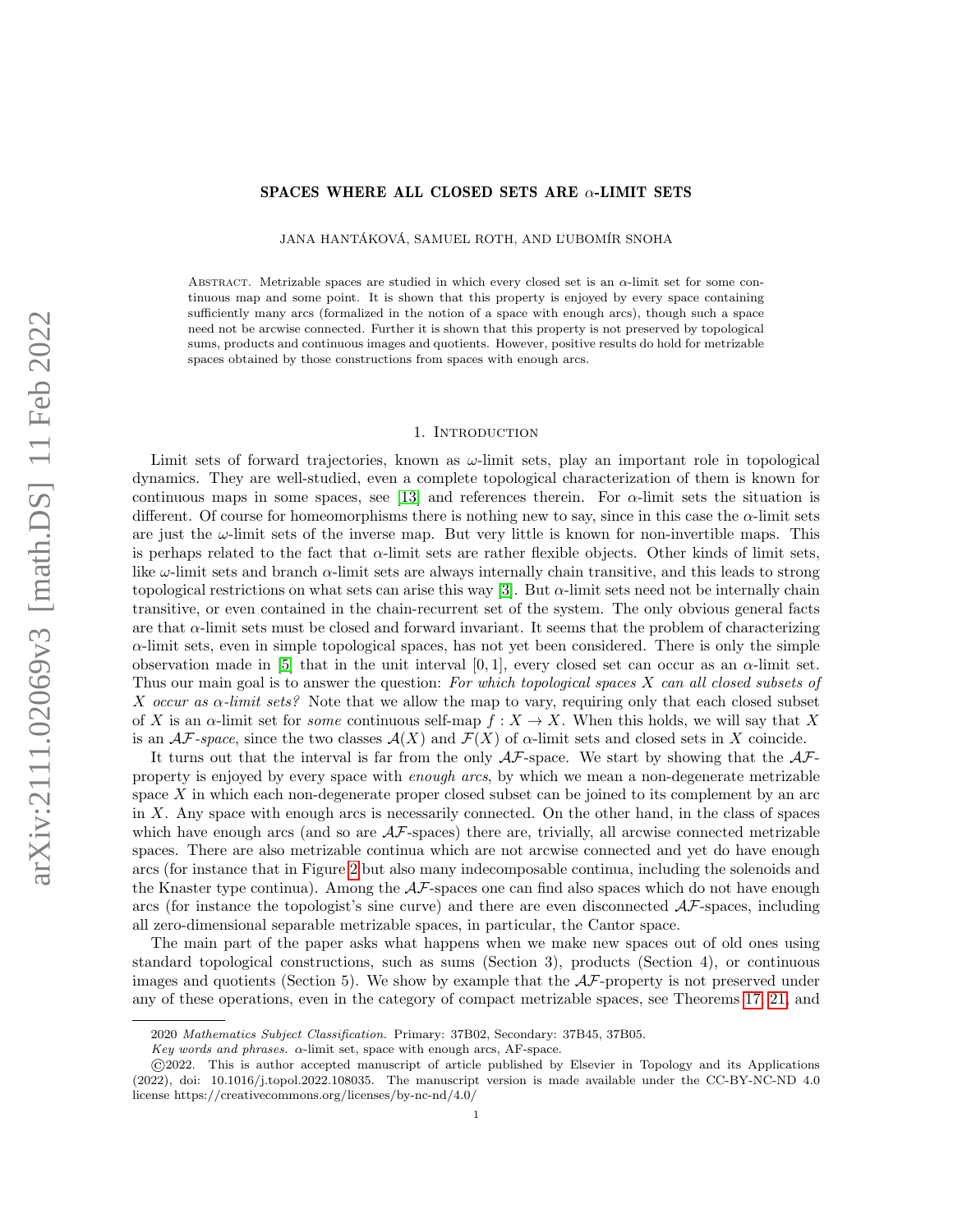[25.](#page-11-0) However, we get positive results if we start with enough arcs. We show that an arbitrary topological sum of metrizable spaces with enough arcs is an  $A\mathcal{F}$ -space (although it is disconnected and so it does not have enough arcs), see Proposition [16.](#page-7-0) Further, if a metrizable space  $X$  is an (arbitrary) product of spaces with enough arcs, then it also has enough arcs and so is an  $\mathcal{AF}\text{-space}$ , see Proposition [19](#page-9-1) and Corollary [20.](#page-9-2) Finally, if the continuous image of a space with enough arcs is metrizable, then it is a space with enough arcs and so is an  $A\mathcal{F}$ -space, see Proposition [22](#page-10-0) and Corollary [23.](#page-11-1) We remark that the subspace operation does not have a chance to behave well with respect to the  $A\mathcal{F}$ -property due to some standard embedding theorems (for instance every separable metrizable space of topological dimension m can be embedded in  $\mathbb{R}^{2m+1}$ .

There are still some classes of continua not addressed by our methods. For example, we do not know if the pseudo-arc or pseudo-circle (or some other hereditarily indecomposable continua) are  $A\mathcal{F}$ -spaces; it would be interesting to give a complete topological characterization of  $\alpha$ -limit sets in these settings. We also did not systematically consider the effect of passing to inverse limits. Another possible question is whether the hyperspace  $2^X$  of an  $A\mathcal{F}$ -space X is still an  $A\mathcal{F}$ -space, and in particular if all closed sets can be attained as  $\alpha$ -limit sets of "hypermaps" lifted from X.

In Section [2](#page-1-0) we present definitions, some observations and some examples. Then in Sections [3,](#page-7-1) [4](#page-9-3) and [5](#page-10-1) we study whether the topological sum or product or quotient, respectively, of spaces with the  $A\mathcal{F}$ -property (or at least of spaces with enough arcs) has the  $A\mathcal{F}$ -property.

### 2. Preliminaries and examples

<span id="page-1-0"></span>2.1.  $\alpha$ -limit sets and their basic properties. If X is a metrizable space and  $f: X \to X$  is continuous, the  $\alpha$ -limit set of a point  $x \in X$  is defined as

<span id="page-1-1"></span>
$$
\alpha_f(x) := \bigcap_{n \ge 0} \overline{\bigcup_{k \ge n} f^{-k}(x)}.
$$
\n(1)

Thus,  $y \in \alpha_f(x)$  if and only if every neighbourhood of y contains arbitrarily high preimages of x (i.e., points  $y_n$ ,  $n = 1, 2, ...$  with  $f^{k_n}(y_n) = x$  for  $k_n \nearrow +\infty$ ). Since we assumed metrizability (for simplicity, we make this assumption throughout the paper), each point  $y \in X$  has a countable neighborhood basis and we have

<span id="page-1-2"></span>
$$
\alpha_f(x) = \{ y \in X \colon (\exists y_n \to y)(\exists k_n \nearrow +\infty)(f^{k_n}(y_n) = x) \}. \tag{2}
$$

Let us summarize some basic facts on  $\alpha$ -limit sets.

- (F1)  $\alpha_f(x)$  is closed.
- (F2) If X is compact and f is surjective, then  $\alpha_f(x) \neq \emptyset$ .

(Indeed, the intersection of a nested sequence of nonempty closed sets in a compact space is nonempty. Surjectivity without compactness is not sufficient – to see this, consider  $f(x) = x+1$ on  $\mathbb Z$  or  $\mathbb R$ .)

(F3) If f is topologically exact, then  $\alpha_f(x) = X$  for all  $x \in X$ .

(The definition of topological exactness is that for each non-empty open set  $U \subseteq X$  there is  $n \geq 0$  such that  $f^{n}(U) = X$ . Then [\(1\)](#page-1-1) gives the result.)

(F4)  $f(\alpha_f(x)) \subseteq \alpha_f(x)$ .

(This inclusion may be strict even if we assume that  $X$  is compact or  $f$  is surjective. Indeed,  $X = \{0, 1\}$  with the trivial metric is compact, the map f such that  $f(1) = f(0)$ 0 is continuous, but not surjective,  $\alpha_f(0) = \{0,1\}$  and  $f(\alpha_f(0)) = \{0\}$ . For the second counterexample with surjective f and non-compact  $X$ , let  $X$  be a subset of the plane defined as  $X = \{(0, 0)\} \cup A \cup B \cup C$  where  $A = \{(1/n, 0): n = 1, 2, ...\} \cup \{(n, 0): n = 2, 3, ...\}$ ,  $B =$  $\{(1/n, 1/m): n = 1, 2, \ldots \text{ and } m = n, n+1, \ldots\}$  and  $C = \{(n, 1+1/m): n = 2, 3, \ldots \text{ and } m = 1, 2, \ldots\}$ 1, 2,... }. We put  $f(\langle 0, 0 \rangle) = \langle 0, 0 \rangle$  and define f on A by  $f(\langle 1/n, 0 \rangle) = \langle 1/(n + 1), 0 \rangle$  for  $n = 1, 2, \ldots$  and  $f(\langle n, 0 \rangle) = \langle n - 1, 0 \rangle$  for  $n = 2, 3, \ldots$  Further, we define f on B by  $f(\langle 1/n, 1/n \rangle) = \langle 0, 0 \rangle, n = 1, 2, \dots$  and  $f(\langle 1/n, 1/m \rangle) = \langle 1/(n + 1), 1/m \rangle$  for  $n = 1, 2, \dots$  and  $m = n + 1, n + 2, \ldots$ . Finally, to define f on C, let  $f(\langle 2, 1 + 1/m \rangle) = \langle 1, 1/m \rangle$  for  $m = 1, 2, \ldots$ . and  $f(\langle n, 1 + 1/m \rangle) = \langle n - 1, 1 + 1/m \rangle$  for  $n = 3, 4, \ldots$  and  $m = 1, 2, \ldots$ . Then  $f: X \to X$  is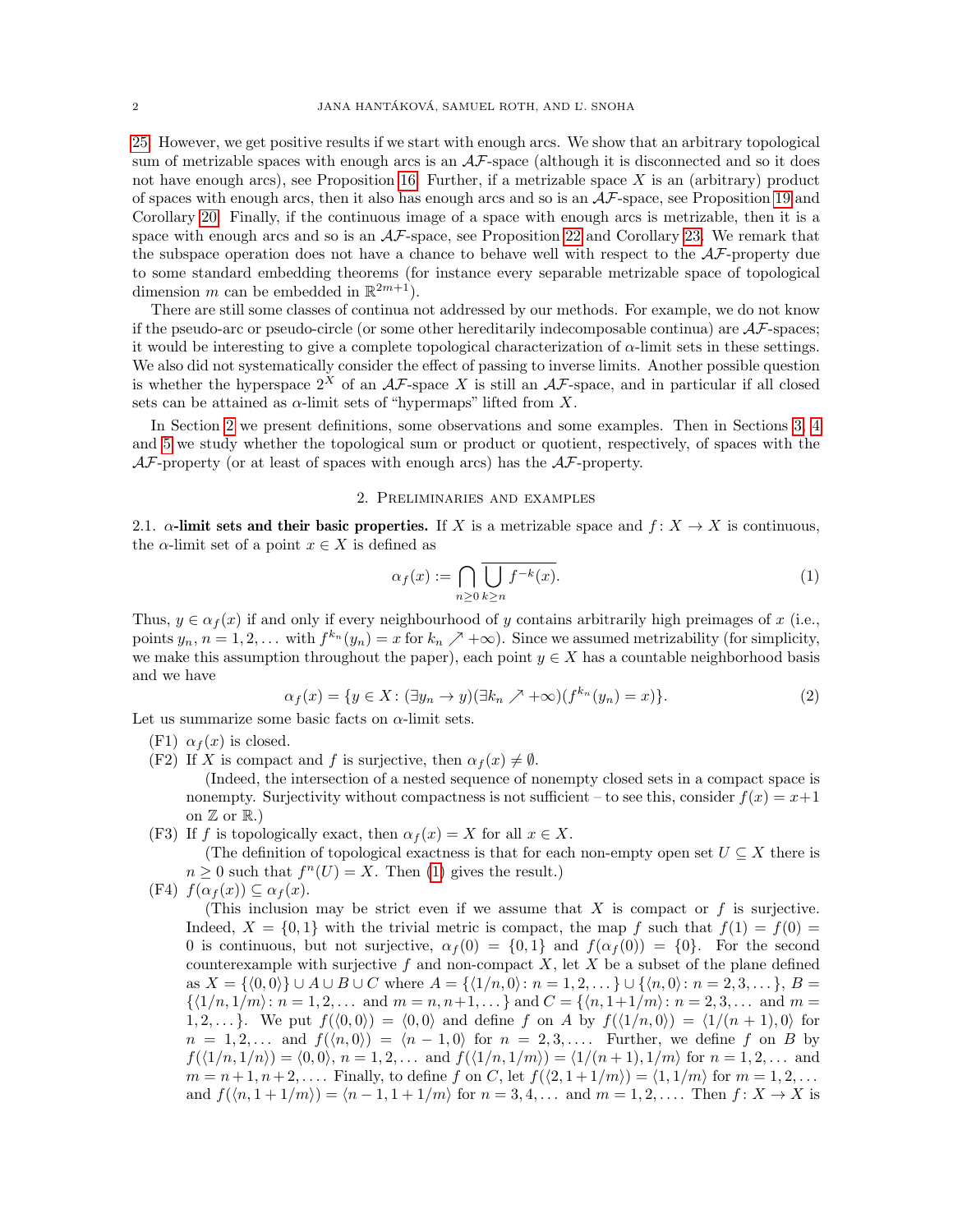continuous and surjective. One can see that  $\langle 1, 0 \rangle \in \alpha_f(\langle 0, 0 \rangle)$  but the only preimage of  $\langle 1, 0 \rangle$ is the point  $\langle 2, 0 \rangle$  which does not belong to  $\alpha_f(\langle 0, 0 \rangle)$ . Therefore  $f(\alpha_f(\langle 0, 0 \rangle)) \neq \alpha_f(\langle 0, 0 \rangle)$ .) (F5) If X is compact and f is surjective, then  $f(\alpha_f(x)) = \alpha_f(x)$ .

- (Indeed if  $y \in \alpha_f(x)$  is the limit of points  $y_n \to y$  with  $f^{k_n}(y_n) = x, k_n \nearrow \infty$ , then surjectivity guarantees preimages  $z_n$  with  $f(z_n) = y_n$  and compactness guarantees a convergent subsequence  $z_{n_i} \to z \in X$ . Clearly  $f(z) = y$  and z is in  $\alpha_f(x)$ ).
- (F6) If  $\alpha_f(x)$  has nonempty interior, then  $x \in \alpha_f(x)$ .

(Let c be an interior point of  $\alpha_f(x)$ . Then  $\alpha_f(x)$ , being a neighborhood of the point  $c \in \alpha_f(x)$ , contains arbitrarily high order preimages of x. However, by (F4),  $\alpha_f(x)$  is invariant and so it contains also the point  $x$ .)

If X is a metrizable space and  $A \subseteq X$ , we say that A is an  $\alpha$ -limit set in X provided that there is a continuous map  $f: X \to X$  and a point  $x \in X$  such that  $A = \alpha_f(x)$ . Denote by  $\mathcal{A}(X)$  the family of  $\alpha$ -limit sets in X. If X is a singleton, then obviously  $\mathcal{A}(X) = \{X\}.$ 

The following is a trivial but useful observation for a dynamical system given by a space  $X$  and a map  $f: X \to X$ . If, for a closed set  $A \subseteq X$ , we have  $f(A) = \{a\} \subseteq A$  and  $f(X \setminus A) \subseteq X \setminus A$ , then  $\alpha_f(a) = A$  (note that a is a fixed point of f).

<span id="page-2-0"></span>**Lemma 1.** Let  $X$  be nondegenerate.

- (1)  $X \in \mathcal{A}(X)$  and  $\emptyset \in \mathcal{A}(X)$ .
- (2) More generally, every clopen subset of X belongs to  $A(X)$ .
- (3) Every singleton in X belongs to  $A(X)$ .

*Proof.* (1) Choose two points  $a \neq b$  in X. Let  $f(x) = a$  for all  $x \in X$ . Then  $\alpha_f(a) = X$  and  $\alpha_f(b) = \emptyset$ . (2) In view of (1), assume that E is a nonempty, proper, clopen subset of X and choose  $e \in E$ . Let  $g(x) = e$  for all  $x \in E$  and  $g(x) = x$  for all  $x \in X \setminus E$ . Then g is continuous and  $\alpha_g(e) = E$ .

(3) Fix  $x_0 \in X$  and let h be the identity on X. Since every singleton in a metrizable space is a closed set, [\(1\)](#page-1-1) gives that  $\alpha_h(x_0) = \{x_0\}.$ 

It is possible that only the sets listed in Lemma [1](#page-2-0) belong to  $\mathcal{A}(X)$ .

<span id="page-2-1"></span>**Example 2** (Rigid spaces). Recall that a nondegenerate space X is *rigid for continuous maps*, or just *rigid*, if the only continuous maps  $X \to X$  are the trivial ones, i.e., the identity and the constant maps. Clearly, a rigid space is connected. The first example of a rigid space was found by Cook [\[2\]](#page-13-3) in the class of metrizable continua. (In fact Cook constructed in that paper what is now usually called a Cook continuum. Roughly speaking, Cook continua are nondegenerate metrizable continua which are 'everywhere' rigid. For a nontrivial application of Cook continua in dynamics see [\[12\]](#page-13-4).) If X is a rigid metrizable continuum, then obviously  $A(X)$  contains just the empty set, X, and all the singletons in X. Conversely, if  $\mathcal{A}(X)$  contains just all these trivial sets, then X is nondegenerate and connected; however, we do not know whether it has to be rigid.

2.2.  $\mathcal{AF}\text{-spaces}$  and spaces with enough arcs. Denote by  $\mathcal{F}(X)$  the family of closed sets in the metrizable space X. Recall that always  $\mathcal{A}(X) \subseteq \mathcal{F}(X)$ .

<span id="page-2-3"></span>**Definition 3.** In the case of equality  $\mathcal{A}(X) = \mathcal{F}(X)$ , i.e. if the families of  $\alpha$ -limit sets and closed sets in X coincide, we will say that the space X has the  $\mathcal{AF}\text{-property}$  or that X is an  $\mathcal{AF}\text{-space}$ .

As observed in  $[5]$ , all real compact intervals do have the  $A\mathcal{F}$ -property. On the other hand, the singleton and, by Example [2,](#page-2-1) the rigid metrizable continua do not have this property.

<span id="page-2-2"></span>**Lemma 4.** Let  $(X,d)$  be a metric space and  $A \subseteq X$  a closed set such that there is an arc in X whose one endpoint is in A and the other one is in  $X \setminus A$ . Then  $A \in \mathcal{A}(X)$ .

*Proof.* Let  $J = [a, b]$  be an arc with  $a \in A$  and  $b \in X \setminus A$  and  $\gamma : [0, 1] \to J$  be a homeomorphism with  $\gamma(0) = a$  and  $\gamma(1) = b$ . We may assume that  $J \cap A = \{a\}$ , otherwise we replace J by the arc  $[a', b]$ with a' being the last point of J lying in A, i.e.,  $a' = \gamma(s)$  where  $s = \max\{t \in [0,1] : \gamma(t) \in A\}.$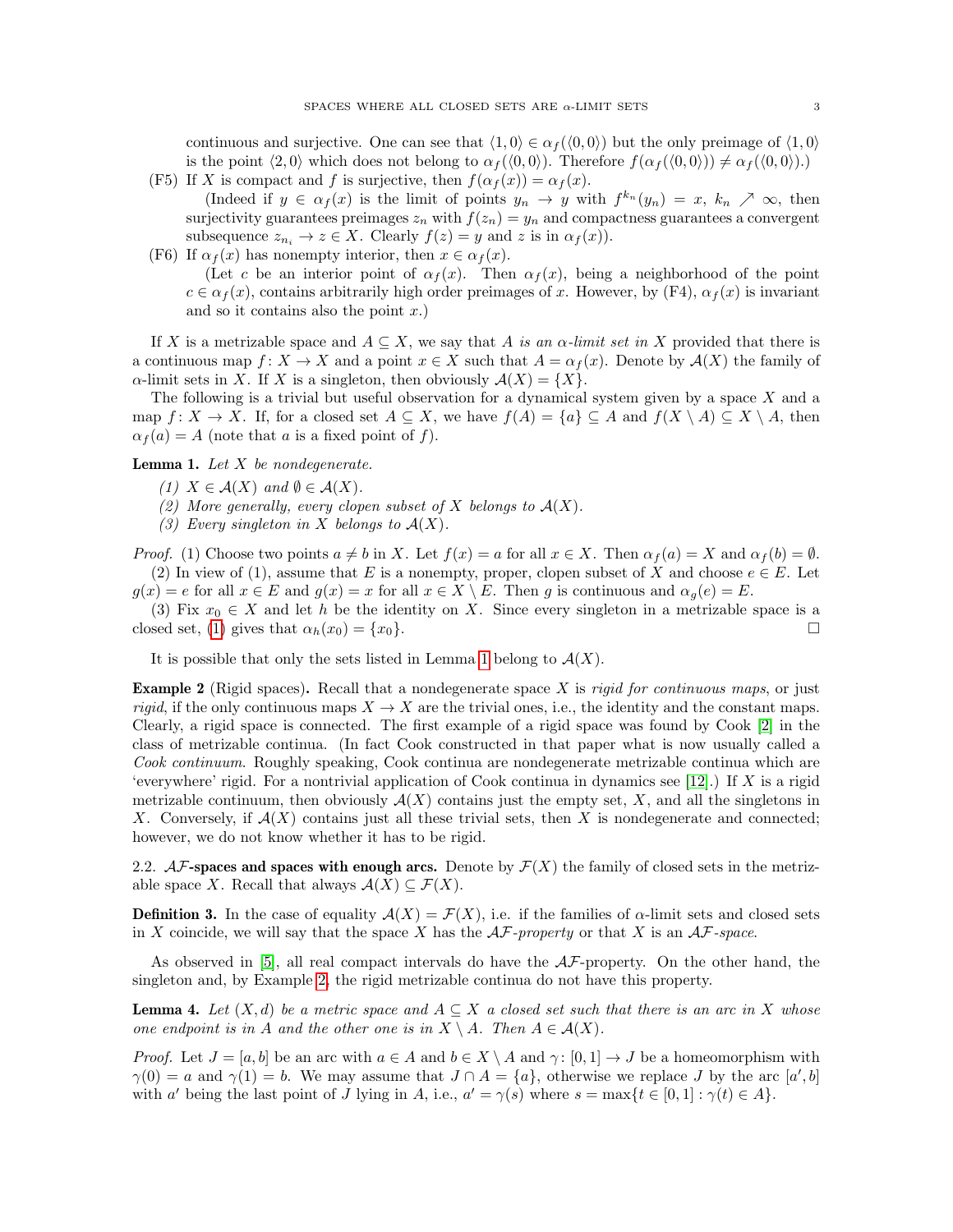Define  $f: X \to X$  by  $f(x) = \gamma \left( \frac{d(x,A)}{d(x,A)+1} \right)$ ,  $x \in X$ . The map f is continuous. If  $x \in X \setminus A$  then  $d(x, A) > 0$ , whence  $\frac{d(x, A)}{d(x, A) + 1} \in (0, 1)$  and then  $f(x) \in J \setminus \{a, b\}$ . If  $x \in A$  then  $f(x) = \gamma(0) = a$ . Thus  $f(A) = \{a\} \subseteq A$  and  $f(X \setminus A) \subseteq X \setminus A$ . It follows that  $A = \alpha_f(a)$ .

The next definition is motivated by Lemma [4.](#page-2-2)

<span id="page-3-1"></span>**Definition 5.** Let X be a nondegenerate metrizable space. If for every nonempty proper closed subset  $A \subseteq X$  there is an arc whose one endpoint is in A and the other one is in  $X \setminus A$ , then we will call X a space with enough arcs.

Clearly, every nondegenerate arcwise connected metrizable space has enough arcs. The following proposition is a direct corollary of Lemmas [1\(](#page-2-0)1) and [4.](#page-2-2)

### <span id="page-3-2"></span>Proposition 6. Every space with enough arcs has the  $A\mathcal{F}$ -property.

<span id="page-3-0"></span>Observe also that spaces with enough arcs are trivially connected. Then we arrive at the summary diagram shown in Figure [1.](#page-3-0) We will see in the sequel that none of the reverse implications hold.



Figure 1. Implications in the class of nondegenerate metrizable spaces

<span id="page-3-5"></span>Remark 7. In the present paper we restrict ourselves to metrizable spaces. The most important reason is that our main results, Theorems [17,](#page-8-0) [21](#page-9-0) and [25](#page-11-0) are proved by finding examples and they all are metrizable. If in spite of this one wishes to consider the notions of an  $A\mathcal{F}$ -space and of a space with enough arcs also for non-metrizable spaces, we wish to emphasize the following.

- Definition [\(1\)](#page-1-1) can be used in any topological space, but [\(2\)](#page-1-2) works only in first countable spaces.
- Facts  $(F1)-(F4)$  and  $(F6)$  hold in all topological spaces,  $(F5)$  in first countable sequentially compact spaces.
- Lemma [1](#page-2-0) works in any space.
- Though the proof of Lemma [4](#page-2-2) uses a metric, the only thing we really need is the existence of a continuous function  $g: X \to [0,1]$  which vanishes precisely on A; then put  $f = \gamma \circ g$ . If X is normal, such a continuous function g exists if and only if A is a closed  $G_{\delta}$  set in X, see [\[6,](#page-13-5) §14] VI, Theorems 1 and 2], cf. [\[9,](#page-13-6) Exercise 4, p. 213]. This shows that Lemma [4](#page-2-2) can be extended to normal spaces in which all closed sets are  $G_{\delta}$ . Recall that such spaces are called *perfectly* normal.
- In Definitions [3](#page-2-3) and [5](#page-3-1) we need not assume metrizability. Then also Proposition [6](#page-3-2) works without metrizability, provided it is assumed that the space is perfectly normal. The other two implications in Figure [1](#page-3-0) work for any space.

2.3. **Examples of spaces with enough arcs (and so**  $A\mathcal{F}$ **-spaces).** Now we give a criterion for a space to have enough arcs that does not require it to be arcwise connected.

<span id="page-3-3"></span>**Proposition 8.** Let X be a nondegenerate metrizable space which can be written in the form  $X =$  $\bigcup_{\lambda \in \Lambda} X_{\lambda}$  with each  $X_{\lambda}$  dense in X and arcwise connected. Then X has enough arcs.

*Proof.* By Lemma [1\(](#page-2-0)1),  $X \in \mathcal{A}(X)$  and  $\emptyset \in \mathcal{A}(X)$ . Let  $A \subseteq X$  be a nonempty proper closed set. It intersects a set  $X_{\lambda_0}$  for some  $\lambda_0 \in \Lambda$  but it does not contain the whole  $X_{\lambda_0}$  (otherwise we would have  $A = \overline{A} \supseteq \overline{X_{\lambda_0}} = X$ . Since  $X_{\lambda_0}$  is arcwise connected, there is an arc in  $X_{\lambda_0}$  joining a point of A with a point not belonging to A. Thus X has enough arcs.  $\square$ 

<span id="page-3-4"></span>Corollary 9. The following metrizable spaces have enough arcs: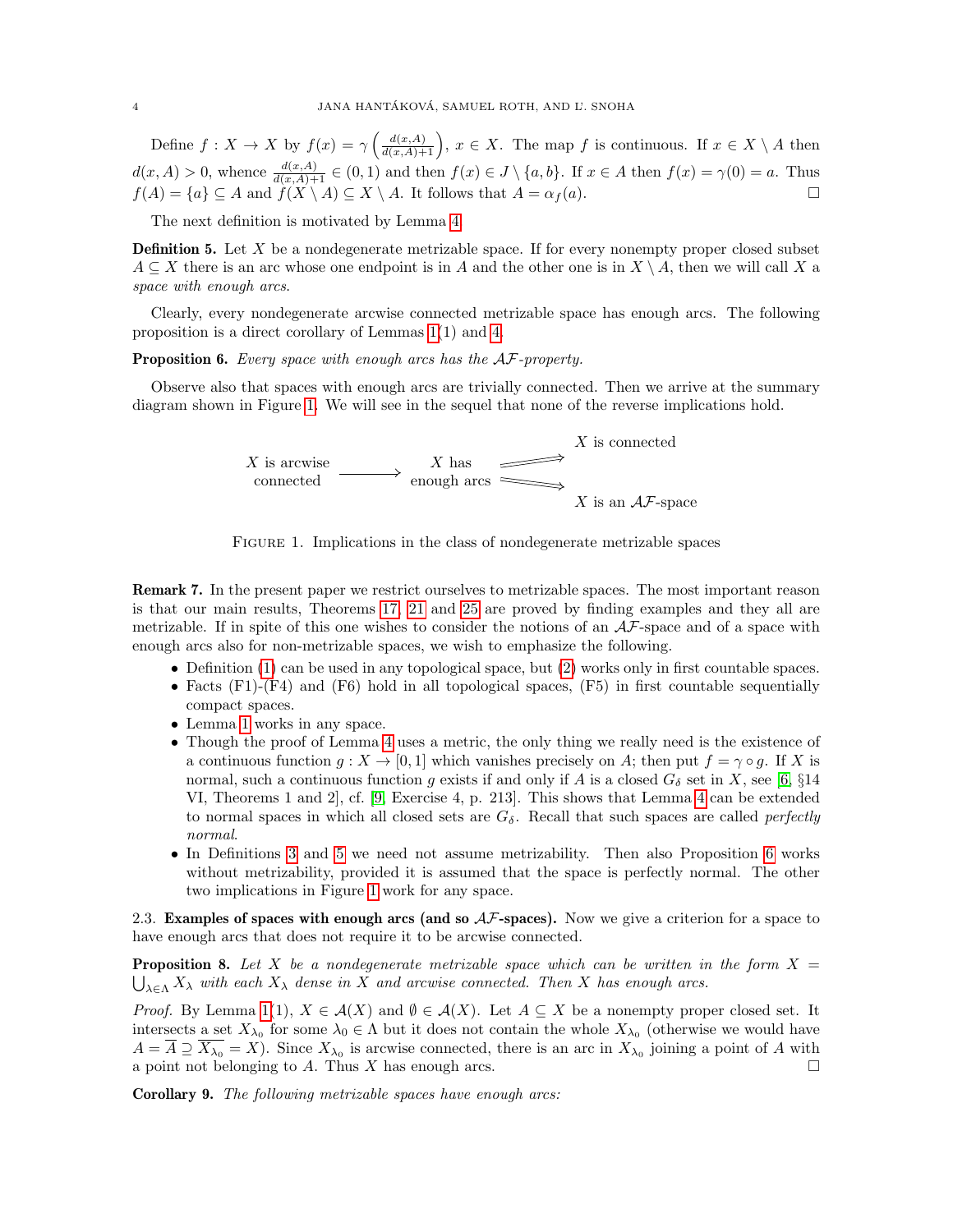- (1) Every nondegenerate metrizable space X admitting a minimal continuous flow  $(= a \text{ continuous})$ action of  $\mathbb R$  on  $X$ ).
- (2) Every nondegenerate metrizable continuum X with all composants arcwise connected. In particular, this is the case for solenoids and Knaster continua.

*Proof.* (1) The orbits of the continuous flow form a partition of X. In general there are three types of orbits: points, circles and continuous injective images of  $\mathbb{R}$ . Since X is nondegenerate and the flow is minimal, no orbit is a point. Thus, again using minimality, either X is a circle (and so X has enough arcs) or X decomposes into dense orbits which are continuous injective images of  $\mathbb R$  (and so X has enough arcs by Proposition [8\)](#page-3-3).

(2) The composants of a nondegenerate metrizable continuum X are dense (and connected) and their union is  $X$  (see [\[7,](#page-13-7) §48 VI]). By assumption, they are arcwise connected. So Proposition [8](#page-3-3) applies.

Solenoids/Knaster continua are inverse limits of circles/arcs with open bonding maps different from homeomorphisms (if all the bonding maps are the standard surjective tent maps with two linear pieces, we obtain the Knaster bucket handle continuum [\[7,](#page-13-7) Example 1, p. 204]). These nondegenerate metrizable continua are indecomposable (hence not arcwise connected) with composants coinciding with the arcwise components. (Each composant of a solenoid is an injective continuous image of the real line. The composants of a Knaster continuum are, with one or two exceptions, also of that kind. The exceptional composants are injective continuous images of a closed real half-line.)  $\Box$ 

<span id="page-4-0"></span>We can now see that there are metrizable continua with enough arcs which are not arcwise connected. For instance *indecomposable* continua (e.g. the solenoids and the Knaster continua) satisfying the assumptions of Corollary [9\(](#page-3-4)2) have these properties (recall that nondegenerate indecomposable continua are not arcwise connected [\[11,](#page-13-8) Exercise 11.54]). There are also simpler examples, for instance we may glue two topologist's sine curves together as shown in Figure [2](#page-4-0) to get a *decomposable* continuum with enough arcs which is not arcwise connected.



FIGURE 2. A space with enough arcs which is not arcwise connected

Besides nondegenerate arcwise connected continua, solenoids and Knaster continua, there are many other nondegenerate metrizable continua which have all composants arcwise connected, and so are  $\mathcal{AF}$ -spaces by Corollary [9\(](#page-3-4)2). For instance, this is true for inverse limits of certain unimodal bonding maps [\[4\]](#page-13-9) or for inverse limit spaces of tent maps with finite critical orbit [\[14\]](#page-13-10). By [\[1,](#page-13-11) Proposition 4.9] inverse limit spaces generated by long-branched tent maps have only arcs and points as proper subcontinua and thus they are  $A\mathcal{F}$ -spaces. It would be interesting to *characterize* those bonding maps  $[0,1] \rightarrow [0,1]$  for which the corresponding inverse limit space has all composants arcwise connected (recall that the only arcwise connected inverse limit space (with onto bonding maps) of arcs is an arc [\[10\]](#page-13-12)).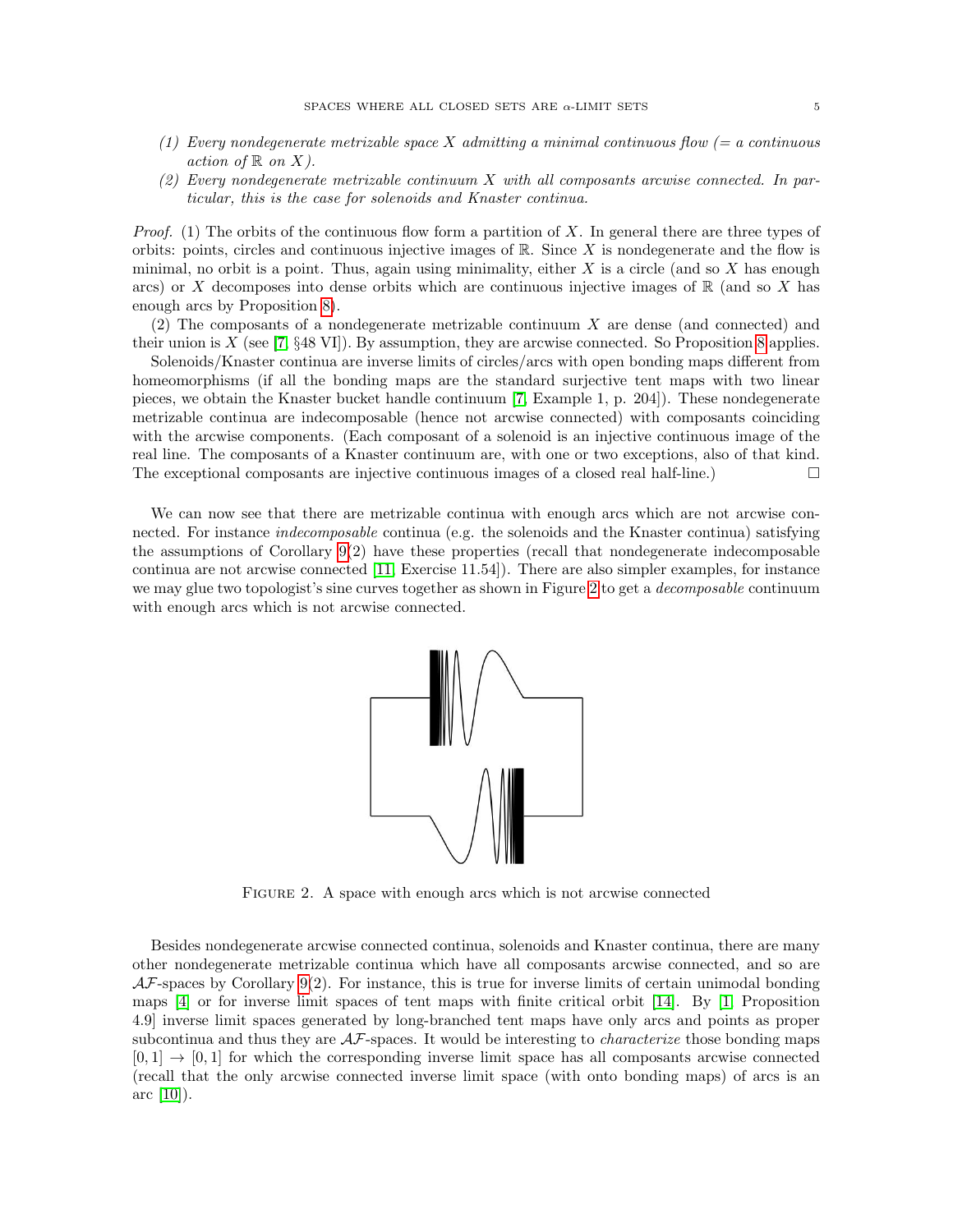2.4. **Examples of**  $AF$ **-spaces lacking enough arcs.** What do we know about the class of spaces with the AF-property? First of all, the singleton and the rigid metrizable continua do not belong to this class. By Proposition [6](#page-3-2) this class contains all spaces with enough arcs. We are going to show that this class is still larger and contains some well-known spaces lacking enough arcs.

**Proposition 10.** Every nondegenerate zero-dimensional separable metric space  $(X, d)$  (in particular, the Cantor space) has the AF-property.

*Proof.* Let A be a nonempty, proper, closed subset of X. If A is clopen then, by Lemma [1\(](#page-2-0)2), it is an  $\alpha$ -limit set in X. Now assume that A is not clopen. Then there is  $a \in A$  such that

<span id="page-5-0"></span>
$$
dist(a, X \setminus A) = 0. \tag{3}
$$

(Otherwise every point from A has an open neighbourhood disjoint from  $X\setminus A$ ; thus, this neighbourhood is a subset of A. It follows that the closed set A is open, hence clopen, contradicting our assumption.) By [\(3\)](#page-5-0), there is an injective sequence of points  $b_i \in X \setminus A$ ,  $i = 1, 2, \ldots$ , with  $b_i \to a$ . Choose pairwise disjoint clopen neighbourhoods  $U_i$  of  $b_i$ ,  $i = 1, 2, \ldots$ , disjoint from A, with diam  $U_i \rightarrow 0$  (hence, the sequence  $U_i$  converges to the point a). Then  $A^* = A \sqcup \bigcup_{i=1}^{\infty} U_i$  is a closed set (here  $\sqcup$  denotes disjoint union). By  $[6, p. 277]$  $[6, p. 277]$ , every open set in X is the union of a sequence of disjoint clopen sets (with arbitrarily small diameters). In particular,  $X \setminus A^* = \bigsqcup_{i=1}^{\infty} V_i$  where the pairwise disjoint sets  $V_i$  are clopen (possibly empty). Denote  $B_i = U_i \sqcup V_i$ ,  $i = 1, 2, \ldots$ . Then the sets  $B_i$  are clopen, pairwise disjoint, disjoint from A and so we have

$$
X = A \sqcup \bigsqcup_{i=1}^{\infty} B_i, \quad a \in A, \ b_i \in B_i, \ i = 1, 2, \dots, \text{ with } \ b_i \to a.
$$

We define a map  $f: X \to X$  by  $f(x) = a$  for  $x \in A$ , and  $f(x) = b_i$  for  $x \in B_i$ . The map f is continuous at all points from the clopen sets  $B_i$ . To prove the continuity at  $x \in A$ , fix a sequence  $x_i \to x$ . We want to prove that  $f(x_i) \to f(x) = a$ . Obviously, it suffices to prove this in two special cases, namely when all the points  $x_i$  are in A and when all the points  $x_i$  are in  $X \setminus A = \bigsqcup_{i=1}^{\infty} B_i$ . If  $\{x_i\}_{i=1}^{\infty} \subseteq A$  then  $f(x_i) = a = f(x)$  and we are done. If  $\{x_i\}_{i=1}^{\infty} \subseteq X \setminus A$  then  $x_i \in B_{n(i)}, i = 1, 2, \ldots$ . Here  $n(i) \to \infty$ because the point  $x \in A$ , which is the limit of  $x_i$ , does not belong to any of the closed sets  $B_i$ . It follows that  $f(x_i) = b_{n(i)} \rightarrow a = f(x)$  and we are done again. Thus the map f is continuous. Clearly,  $A = \alpha_f(a)$  because  $f(A) = \{a\} \subseteq A$  and  $f(X \setminus A) \subseteq X \setminus A$ .

<span id="page-5-2"></span>**Definition 11.** [The sine curve map] Let  $S = \{ \langle x, \sin \frac{1}{x} \rangle : 0 < x \leq \frac{2}{\pi} \}$  where  $\langle a, b \rangle$  denotes the point in  $\mathbb{R}^2$  with coordinates a, b. Then  $\overline{S} \subseteq \mathbb{R}^2$  is the closed topologist's sine curve. We present a continuous map  $g : \overline{S} \to \overline{S}$  which we will refer to henceforth as the sine curve map. Let f:  $[-1,1] \rightarrow [-1,1]$  be the piecewise linear interval map with a graph determined by connecting the dots  $\langle -1,-1\rangle, \langle -\frac{1}{3},1\rangle, \langle \frac{1}{3},-1\rangle, \langle 1,1\rangle$  and let  $\pi_2 : \overline{S} \to [-1,1]$  be the projection on the second coordinate,  $\pi_2(\langle x, y \rangle) = y$ , for every  $\langle x, y \rangle \in \overline{S}$ . We define g on  $\overline{S}$  piece-by-piece, see Figure [3.](#page-6-0) For every  $n \in \mathbb{N}$ , let  $P_n$  be the unique arc in S with endpoints  $\langle \frac{2}{\pi(2n-1)}, \sin(\frac{\pi(2n-1)}{2}) \rangle$ ,  $\langle \frac{2}{\pi(2n+1)}, \sin(\frac{\pi(2n+1)}{2}) \rangle$  and define g on  $P_n$  by

<span id="page-5-1"></span>
$$
g|_{P_n} = (\pi_2|_{P_n})^{-1} \circ f \circ (\pi_2|_{P_n}). \tag{4}
$$

We use the same formula [\(4\)](#page-5-1) for the arc P in  $\overline{S}$  with endpoints  $a = \langle 0, 1 \rangle, b = \langle 0, -1 \rangle$ , which is the convergence continuum of S. The map g is continuous and well-defined since  $\pi_2$  is a homeomorphism on every piece  $P_n$  and the common endpoints of neighbouring pieces are fixed under g.

# Lemma 12. The closed topologist's sine curve has the AF-property but does not have enough arcs.

*Proof.* We keep the notation from Definition [11.](#page-5-2) The arc  $[a, b]$  forming the convergence continuum of  $\overline{S}$  is not joined by any arc to its complement, so  $\overline{S}$  is not a space with enough arcs. If A is a non-empty proper closed subset of  $\overline{S}$  other than the arc [a, b] then there is an arc whose one endpoint is in A and the other one is in  $\bar{S} \setminus A$  and then we may apply Lemma [4](#page-2-2) to get that  $A \in \mathcal{A}(\bar{S})$ . To show that  $[a, b] \in \mathcal{A}(\bar{S})$  and finish the proof we use the sine curve map g. Since the restriction  $g|_{[a,b]}$  is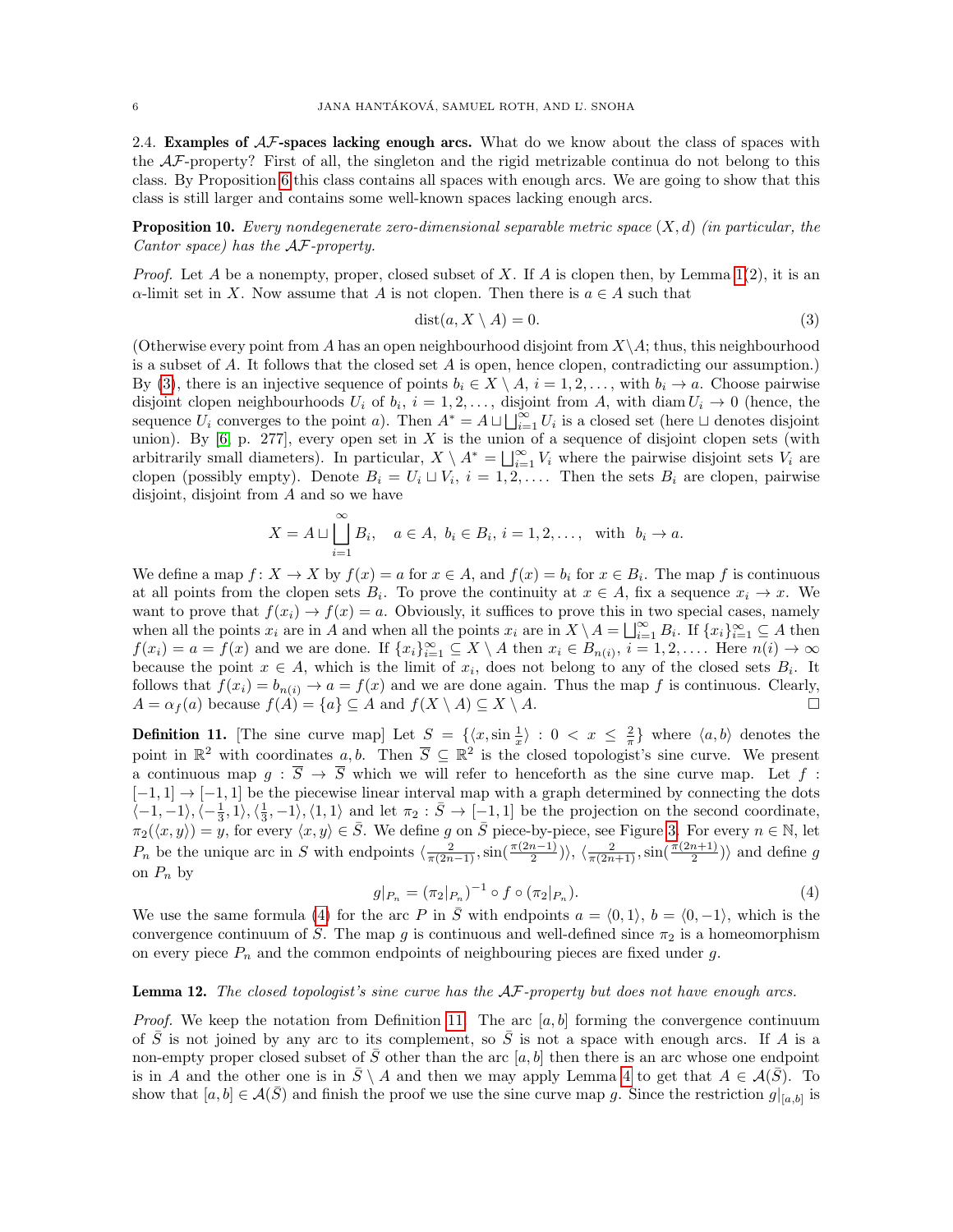<span id="page-6-0"></span>

FIGURE 3. The same map on each piece  $P_n$  of the closed topologist's sine curve.

topologically exact on the arc  $[a, b]$  we have  $\alpha_g(b) \supseteq [a, b]$ . Since  $\overline{S} \setminus [a, b]$  is an open invariant set not containing b, it is disjoint from the  $\alpha$ -limit set of b. Therefore  $\alpha_g(b) = [a, b]$ .

We give two more examples of spaces lacking enough arcs but with the  $A\mathcal{F}$ -property. We will use them to show that  $\mathcal{AF}$ -property is not preserved under topological sums (Theorem [17\)](#page-8-0), products (Theorem [21\)](#page-9-0) or quotients (Theorem [25\)](#page-11-0).

<span id="page-6-2"></span>**Definition 13.** [The extended sine curve] Let  $a = \langle 0, 1 \rangle, b = \langle 0, -1 \rangle, c = \langle -1, -1 \rangle$  be points in  $\mathbb{R}^2$ . Let X be formed by adjoining an arc [b, c] to the convergence continuum [a, b] of the topologist's sine curve  $S = \{ \langle x, \sin \frac{1}{x} \rangle : 0 < x \leq \frac{2}{\pi} \},\$ 

$$
X = \overline{S} \cup \{ \langle x, -1 \rangle | -1 \le x \le 0 \}.
$$

<span id="page-6-1"></span>We call  $X$  the *extended sine curve*, see Figure [4.](#page-6-1) Similarly as the topologist's sine curve, it clearly lacks enough arcs. Now extend the sine curve map  $g : \overline{S} \to \overline{S}$  to a map  $g : X \to X$  by putting  $g([b, c]) = b$ . We will refer to this map as the *extended sine curve map*. In Lemma [15](#page-7-2) we show that it is an AF-space.



FIGURE 4. The extended sine curve lacks enough arcs but has the  $AF$ -property.

<span id="page-6-3"></span>Definition 14. [The chain of sine curves] Consider a topological space Y which is the union of a sequence of closed topologist's sine curves  $\overline{S}_i$  and a limit point  $s_i$  not belonging to any of them and to which they converge. Suppose furthermore that the sets  $\bar{S}_i$  are pairwise disjoint except for intersections  $\overline{S}_i \cap \overline{S}_{i+1} = \overline{\{b_i\}},$  where  $\overline{S}_i = S_i \sqcup [a_i, b_i]$  and

(1)  $b_i$  is one of the endpoints of the arc  $[a_i, b_i]$  forming the convergence continuum of  $\bar{S}_i$ .

(2)  $b_i$  is the unique endpoint of  $S_{i+1}$ , where we write  $S_i = \overline{S}_i \setminus [a_i, b_i]$  for the open sine curves.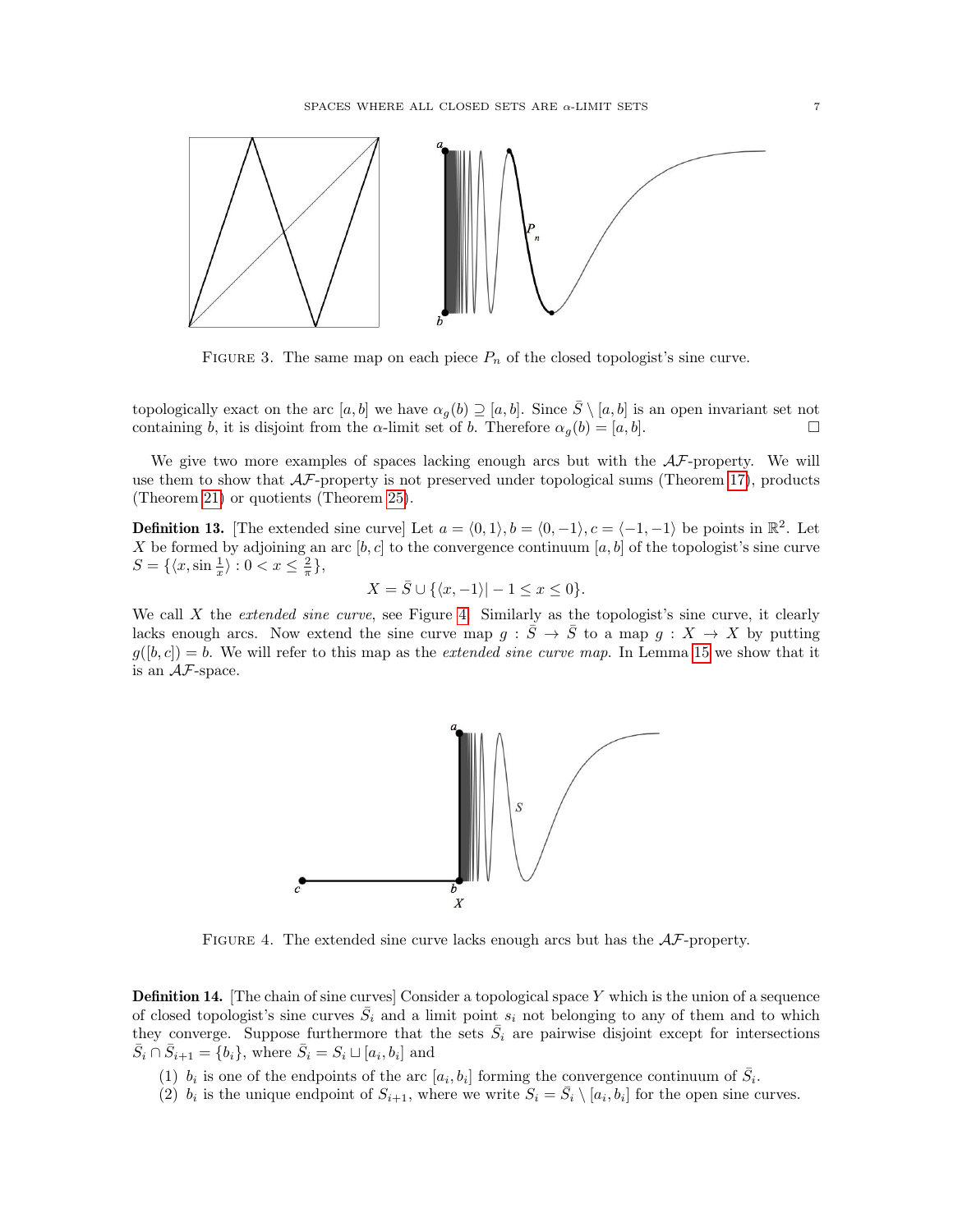The space Y can be embedded in the plane  $\mathbb{R}^2$ , see Figure [5.](#page-7-3) Note that, since  $s_{\infty}$  is a singleton, the space Y is uniquely defined up to homeomorphism (in particular, though in Figure [5](#page-7-3) the endpoints  $b_i$ of  $S_{i+1}$  are chosen to be the 'bottom' endpoints of the convergence continua, for some and possibly for infinitely many i's they could be the 'top' endpoints); this fact will be used in the very end of the paper. We will refer to Y as a *chain of sine curves*. Clearly, Y lacks enough arcs. By Lemma [15,](#page-7-2) it is an AF-space.

<span id="page-7-3"></span>

FIGURE 5. A chain of sine curves lacks enough arcs but has the  $A\mathcal{F}$  property.

## <span id="page-7-2"></span>Lemma 15. The extended sine curve and any chain of sine curves have the AF-property.

*Proof.* We continue to use the notation from Definitions [13](#page-6-2) and [14.](#page-6-3) So  $X$  denotes the extended sine curve and Y a chain of sine curves.

The only nonempty proper closed subset of  $X$  which is not joined in  $X$  to its complement by an arc is the arc [a, c], so in light of Lemma [4](#page-2-2) it suffices to show that  $[a, c] \in \mathcal{A}(X)$ . Let  $g: X \to X$ be the extended sine curve map from Definition [13.](#page-6-2) Since the restriction of g to the subspace  $[a, b]$  is topologically exact we have  $[a, b] \subseteq \alpha_g(b)$ , and since the arc  $[b, c]$  is collapsed to the fixed point b we have  $[b, c] \subseteq \alpha_q(b)$  as well. Moreover, S is open, disjoint from  $[a, c]$  and invariant for g, so  $\alpha_q(b) \cap S = \emptyset$ . Together this shows that  $[a, c] = \alpha_q(b)$ , completing the proof that X has the AF-property.

Any nonempty proper closed subset of Y not joined by an arc to its complement is of the form  $A_n := [a_n, b_n] \cup \bigcup_{i>n} \overline{S}_i \cup \{s_\infty\}$ , for some  $n \in \mathbb{N}$ , or is the singleton  $\{s_\infty\}$ . In light of Lemma [4](#page-2-2) it suffices to show that each of these sets belongs to  $\mathcal{A}(Y)$ . Singletons are always  $\alpha$ -limit sets by Lemma [1.](#page-2-0) Now fix  $n \in \mathbb{N}$ . Let  $f: Y \to Y$  be a map such that  $f|_{\bar{S}_n}$  is conjugate to the sine curve map. Notice that  $f(b_n) = b_n$ . Put  $f(\bigcup_{i>n} \overline{S}_i \cup \{s_\infty\}) = b_n$ . If  $n \geq 2$ , notice furthermore that  $f(b_{n-1}) = b_{n-1}$ , so putting  $f(\bigcup_{i\leq n} \bar{S}_i) = b_{n-1}$  we get a continuous self-map on Y. We claim that  $\alpha_f(b_n) = A_n$ . Since  $Y \setminus A_n$  is open, invariant and does not contain  $b_n$ , it must be disjoint from  $\alpha_f(b_n)$ . Since  $f|_{\bar{S}_n}$  is the sine curve map, we get  $[a_n, b_n] \subseteq \alpha_f(b_n)$ . Finally since the rest of  $A_n$  is collapsed to the fixed point  $b_n$ , we get  $\alpha_f(b_n) = A_n$ . This completes the proof that Y has the  $\mathcal{AF}$ -property.

## 3. Topological sums

<span id="page-7-1"></span>If  $\{X_i : i \in \Lambda\}$  is a family of any topological spaces then  $\bigoplus_{i \in \Lambda} X_i$  denotes their topological sum. When working with it, we may without loss of generality assume that the underlying sets  $X_i, i \in \Lambda$  are pairwise disjoint. We will use the symbol  $\sqcup$  for disjoint union of sets. Recall also that the topological sum of any family of metrizable spaces is metrizable.

If  $X_1$  and  $X_2$  are spaces with enough arcs, then their topological sum  $X_1 \oplus X_2$  does not have enough arcs (for  $A = X_1$  there is no arc in X joining a point from A with a point from  $X \setminus A$ ). However, we have the following observation.

<span id="page-7-0"></span>**Proposition 16.** Let  $X_i$ ,  $i \in \Lambda$ , be spaces with enough arcs. Then their topological sum  $X = \bigoplus_{i \in \Lambda} X_i$ has the AF-property.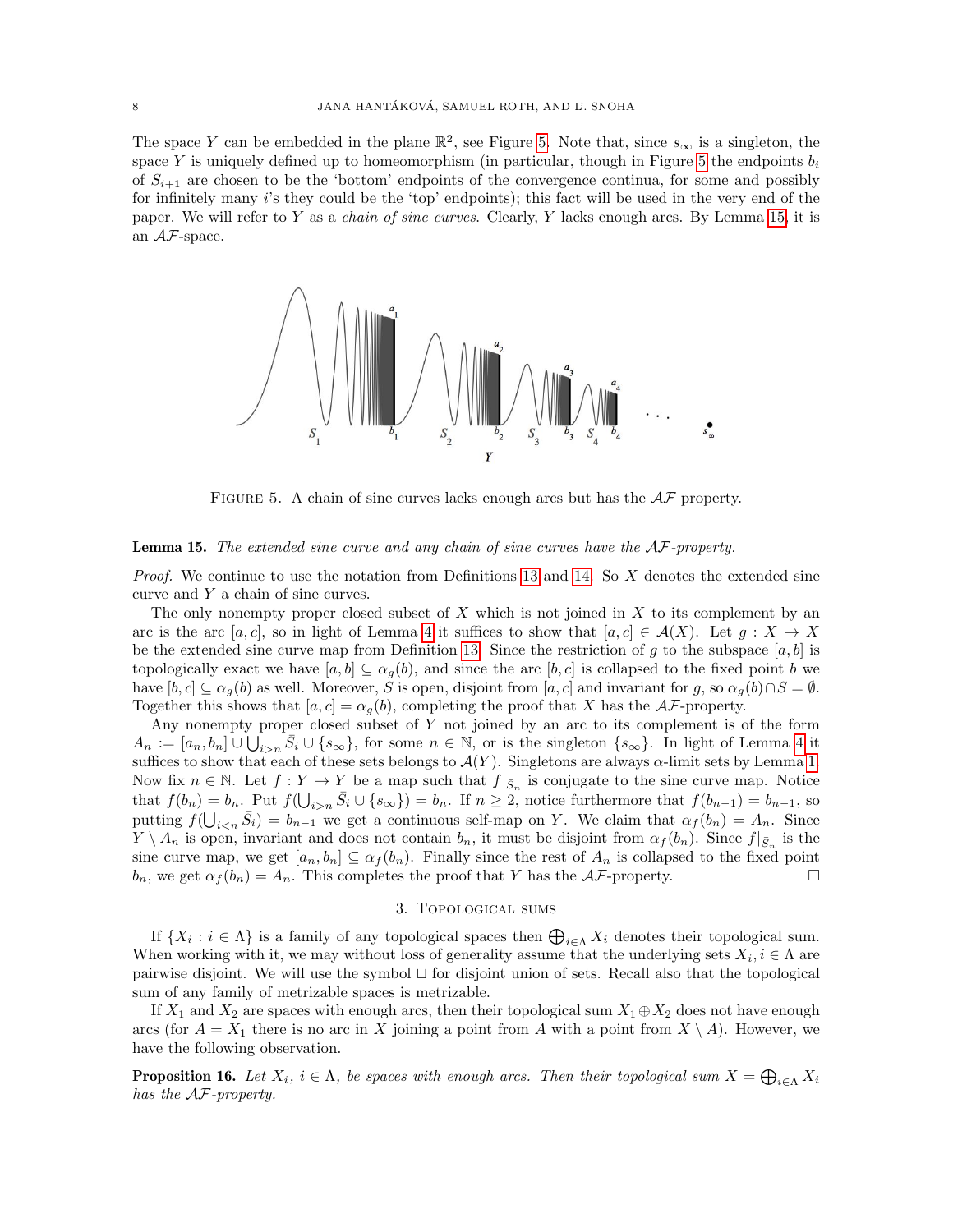*Proof.* Let  $A \subseteq X$  be a nonempty, proper, closed set. If there is  $i \in \Lambda$  such that  $\emptyset \neq A \cap X_i \subsetneq X_i$  then we apply Lemma [4](#page-2-2) to get  $A \in \mathcal{A}(X)$ . Otherwise  $A = \bigsqcup_{i \in \Lambda'} X_i$  where  $\Lambda'$  is a nonempty, proper subset of  $\Lambda$ . Then A is a clopen subset of X and so  $A \in \mathcal{A}(X)$  by Lemma [1\(](#page-2-0)2).

Unfortunately, the AF-property itself is not preserved under the topological sums, as shown by the next theorem.

<span id="page-8-0"></span>**Theorem 17.** There exists a pair of connected compact metrizable spaces each with the  $AF$ -property such that their topological sum does not have the  $\mathcal{AF}$ -property.

*Proof.* Let X be the extended sine curve and Y be any chain of sine curves from Definitions [13](#page-6-2) and [14.](#page-6-3) We continue to use the same notation as in those definitions. By Lemma [15,](#page-7-2) X and Y have the  $A\mathcal{F}$ property. We will show that  $X \oplus Y$  does not have the  $\mathcal{AF}$ -property since  $[a, c] \cup \{s_\infty\} \notin \mathcal{A}(X \oplus Y)$ .

<span id="page-8-5"></span>**Claim 17.1.**  $[a, c] \cup \{s_{\infty}\}\neq \alpha_f(x)$  for any pair  $(f, x)$  where  $x \in X \oplus Y$  and  $f: X \oplus Y \to X \oplus Y$  is a continuous map.

Assume to the contrary that  $[a, c] \cup \{s_{\infty}\} = \alpha_{f}(x)$ , for some continuous map  $f: X \oplus Y \to X \oplus Y$ and some point  $x \in X \oplus Y$ . Observe that  $\alpha_f(x)$  is a neighborhood of c, so by fact (F6) from the beginning of Section [2](#page-1-0) we get

<span id="page-8-2"></span>
$$
x \in [a, c] \cup \{s_{\infty}\}.
$$
\n<sup>(5)</sup>

Since  $\alpha_f(x)$  is invariant and connected components of an invariant set are always mapped into connected components, the arc [a, c] is either invariant or is collapsed to the point  $s_{\infty}$ . We continue the proof in cases.

**Case 1**  $f([a, c]) = s_{\infty}$ 

The set S from Definition [11](#page-5-2) is arcwise connected and with zero distance from the arc  $[a, c]$ , therefore  $f(S)$  is an arcwise connected set with zero distance from the point  $s_{\infty}$ . The only such set is the singleton  $\{s_{\infty}\}\$ . Therefore the whole set X is collapsed to a single point in the first iterate. But x has arbitrarily high order preimages in X (because X is a neighbourhood of a point from  $\alpha_f(x)$ ), so the whole set X must be mapped to x infinitely often. Then  $\alpha_f(x) \supset X$ , a contradiction.

**Case 2**  $f([a, c]) \subseteq [a, c]$  and  $f(s_{\infty}) = s_{\infty}$ 

Since  $f(X)$ ,  $f(Y)$  are connected, we get  $f(X) \subseteq X$  and  $f(Y) \subseteq Y$ . Thus X, Y are invariant clopen sets and x can have preimages in only one of them. Therefore  $\alpha_f(x)$  is disjoint from one of the two sets  $X, Y$ . This is a contradiction.

**Case 3**  $f([a, c]) \subseteq [a, c]$  and  $f(s_{\infty}) \neq s_{\infty}$ 

Since  $\alpha_f(x)$  is invariant we have  $f(s_\infty) \in [a, c]$ . Taking W to be a small enough neighborhood of  $f(s_{\infty})$ , the connected component of W containing  $f(s_{\infty})$  is necessarily contained in [a, c]. Fix N large enough that the set  $V = \bigcup_{n \geq N} \bar{S}_n \cup \{s_\infty\}$  is mapped into W. Since  $f(V)$  is connected and contains  $f(s_{\infty})$ , it follows that

<span id="page-8-1"></span>
$$
f(V) \subseteq [a, c]. \tag{6}
$$

We will derive a contradiction by showing that  $\alpha_f(x)$  contains other points besides  $s_{\infty}$  in V. First observe that x has arbitrarily high order preimages converging to  $s_{\infty}$  in V, so if any iterated image of V degenerates to a singleton, then V maps to x infinitely often giving  $V \subset \alpha_f(x)$ , a contradiction. Since  $f([a, c]) \subseteq [a, c]$ , we conclude in particular that  $f^2(V)$  is a non-degenerate connected subset of the arc  $[a, c]$ , i.e. a subarc. Then there must be  $n \geq N$  such that  $f^2(\bar{S}_n)$  is a non-degenerate subarc in  $[a, c]$  as well, and in particular has non-empty interior relative to  $[a, c]$ . Choose z from the relative interior and choose  $w \in f(\bar{S}_n)$  so that  $f(w) = z$ . By  $(6)$ ,  $w \in f(\bar{S}_n) \subseteq f(V) \subseteq [a, c] \subseteq \alpha_f(x)$  and so there are points  $w_i$  in X and times  $t_i \geq 1$  such that

<span id="page-8-3"></span>
$$
w_i \to w \text{ and } t_i \to \infty \text{ and } f^{t_i}(w_i) = x \text{ for all } i. \tag{7}
$$

We do not know if the points  $w_i$  belong to [a, c], some of them may belong to S. However, letting  $z_i = f(w_i)$  we have

<span id="page-8-4"></span>
$$
z_i \to z \text{ and } f^{t_i - 1}(z_i) = x \text{ for all } i. \tag{8}
$$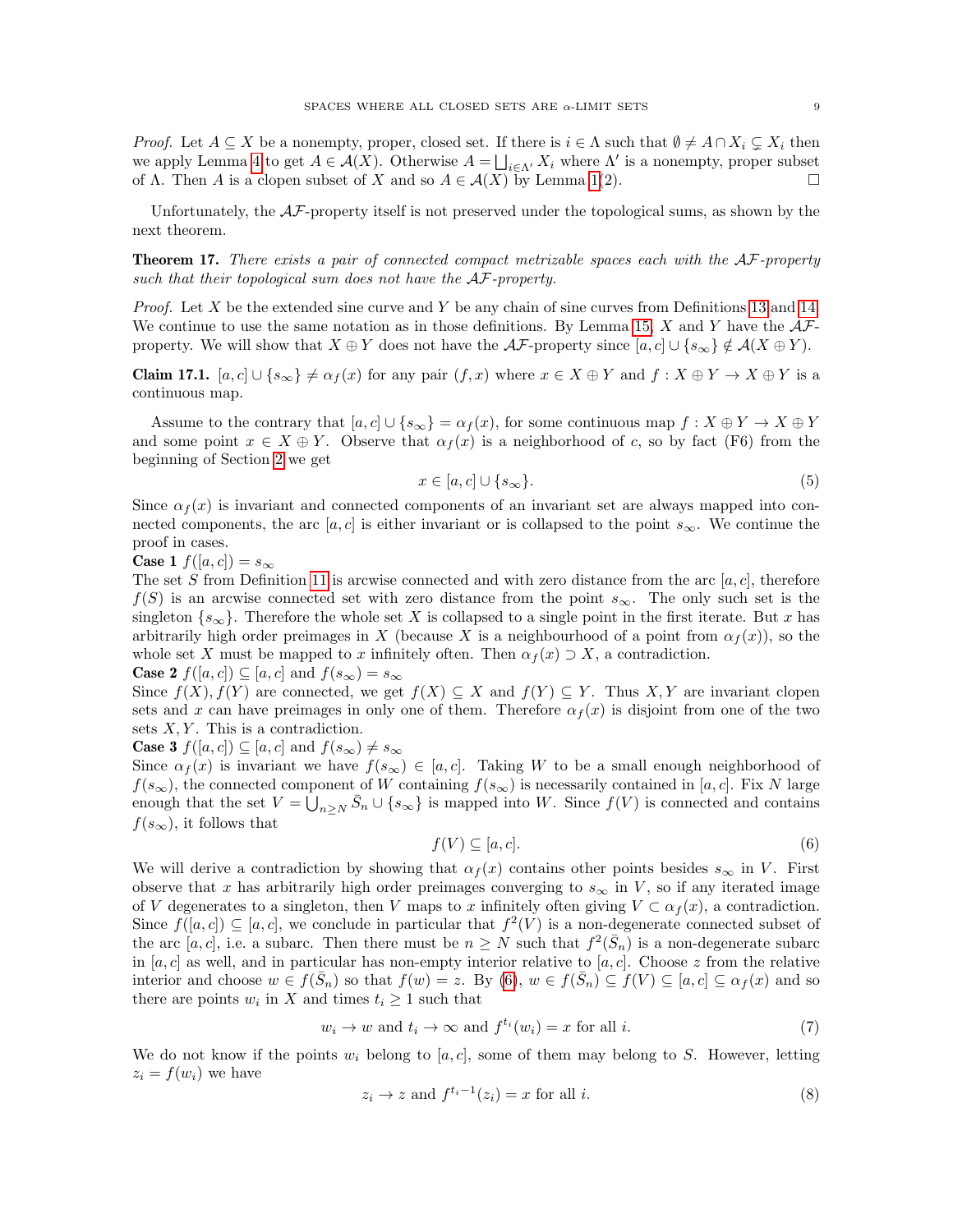Since  $f(X)$  is connected and [a, c] is invariant, we know that X is invariant. Since  $f(S)$  is arcwise connected it is either contained in [a, c] or in S. In the first case the points  $z_i$  clearly belong to [a, c]. In the second case S is invariant, so by  $(5)$  and  $(7)$  it cannot contain any of the points  $w_i$ . Therefore the points  $w_i$  and, since  $f([a, c]) \subseteq [a, c]$ , also their images  $z_i$  belong to  $[a, c]$ . Now since  $z_i \to z$  in  $[a, c]$ we get  $z_i \in f^2(\bar{S}_n)$  for all sufficiently large i. By [\(8\)](#page-8-4) it follows that  $x \in f^{t_i+1}(\bar{S}_n)$  for all sufficiently large *i*, i.e. x has arbitrarily high order preimages in  $\bar{S}_n$ . Then by compactness  $\bar{S}_n$  contains a point from  $\alpha_f(x)$ , a contradiction.

### 4. PRODUCTS

<span id="page-9-3"></span>Let  $X = \prod_{\lambda \in \Lambda} X_{\lambda}$  be a product of topological spaces. Let  $z = (z_{\lambda})_{\lambda \in \Lambda} \in X$  and  $\lambda_0 \in \Lambda$ . The line through z along the coordinate  $\lambda_0$  is the set  $L(z, \lambda_0) = \{x \in X : x_\lambda = z_\lambda \text{ for all } \lambda \neq \lambda_0\}$ . We will say that a point  $a \in X$  is obtained from  $b \in X$  by moving along a line if there is a coordinate  $\lambda_0 \in \Lambda$  such that  $a \in L(b, \lambda_0)$ .

<span id="page-9-4"></span>**Lemma 18.** Let  $X = \prod_{\lambda \in \Lambda} X_{\lambda}$  be a product of topological spaces and  $A \subset X$  be a nonempty, proper and closed set. Then there is a point  $z \in A$  and a coordinate  $\lambda_0 \in \Lambda$  such that the line  $L(z, \lambda_0)$  through z along the coordinate  $\lambda_0$  is not a subset of A.

*Proof.* Color the set A white and the set  $X \setminus A$  black. We will show that there is a point  $z \in X$  and a coordinate  $\lambda_0 \in \Lambda$  such that the line  $L(z, \lambda_0)$  is not monochromatic. Fix a white point  $a = (a_\lambda)_{\lambda \in \Lambda} \in A$ and a black point  $b = (b_\lambda)_{\lambda \in \Lambda} \in X \setminus A$ . Since  $X \setminus A$  is open, we can find a black neighborhood of b of the form  $B = \prod_{\lambda \in F} U_{\lambda} \times \prod_{\lambda \in \Lambda \backslash F} X_{\lambda}$  where  $F \subset \Lambda$  is a finite set and  $U_{\lambda} \subseteq X_{\lambda}$  is an open set for every  $\lambda \in F$ . Consider a point  $c \in X$  with

$$
c_{\lambda} = \begin{cases} b_{\lambda}, \text{ for } \lambda \in F, \\ a_{\lambda}, \text{ for } \lambda \in \Lambda \setminus F. \end{cases}
$$

But c can be obtained from the white point a in  $\#F$  steps by moving along a line (in each step we change one of the coordinates  $a_{\lambda}$  to  $b_{\lambda}$  for  $\lambda \in F$ ). If all these lines are monochromatic then c is a white point. But  $c \in B$  by the definition of B, so c is a black point. This shows that at least one of the lines is bichromatic.

<span id="page-9-1"></span>**Proposition 19.** Let  $X_\lambda$ ,  $\lambda \in \Lambda$ , be spaces with enough arcs. If their product  $X = \prod_{\lambda \in \Lambda} X_\lambda$  is metrizable then it is a space with enough arcs.

*Proof.* Let A be a nonempty proper closed subset of X. We need to find an arc joining a point from A with a point from  $X \setminus A$ . By Lemma [18](#page-9-4) there is a point  $z \in A$  and a coordinate  $\lambda_0$  such that the line  $L(z, \lambda_0) \not\subset A$ . Since A is a closed set in X,  $A \cap L(z, \lambda_0)$  is closed in  $L(z, \lambda_0)$  equipped with the subspace topology. Let  $\pi: X \to X_{\lambda_0}$  be the projection. Then the restriction  $\pi|_{L(z,\lambda_0)}: L(z,\lambda_0) \to X_{\lambda_0}$ is a homeomorphism. Therefore  $B = \pi(L(z, \lambda_0) \cap A)$  is a closed set in  $X_{\lambda_0}$ . B is nonempty because it contains  $\pi(z)$  and is proper because  $L(z, \lambda_0) \not\subset A$ . Since  $X_{\lambda_0}$  has enough arcs, there is an arc  $\phi: [0,1] \to X_{\lambda_0}$  such that  $\phi(0) \in B$  and  $\phi(1) \notin B$ . Then  $(\pi|_{L(z,\lambda_0)})^{-1} \circ \phi: [0,1] \to L(z,\lambda_0) \subseteq X$  is an arc in X joining a point from  $L(z, \lambda_0) \cap A$  to  $L(z, \lambda_0) \setminus A$ , that is from A to  $X \setminus A$ .

<span id="page-9-2"></span>**Corollary 20.** If a product of spaces with enough arcs is metrizable, then it has the  $AF$ -property. In particular, a countable product of metrizable spaces with enough arcs has the AF-property.

<span id="page-9-0"></span>Theorem 21. There exists a pair of compact metrizable spaces each with the AF-property such that their product does not have the AF-property.

*Proof.* Let X be the extended sine curve from Definition [13](#page-6-2) and Y be any chain of sine curves from Definition [14.](#page-6-3) We continue to use the notation from those definitions. By Lemma [15,](#page-7-2)  $X$  and  $Y$  have the AF-property. First we will show that  $X \oplus \{p\}$  and  $Y \oplus \{p\}$  have also the AF-property where p is an arbitrary point disjoint from the spaces  $X, Y$ .

**Claim 21.1.**  $X \oplus \{p\}$  has the  $\mathcal{AF}$ -property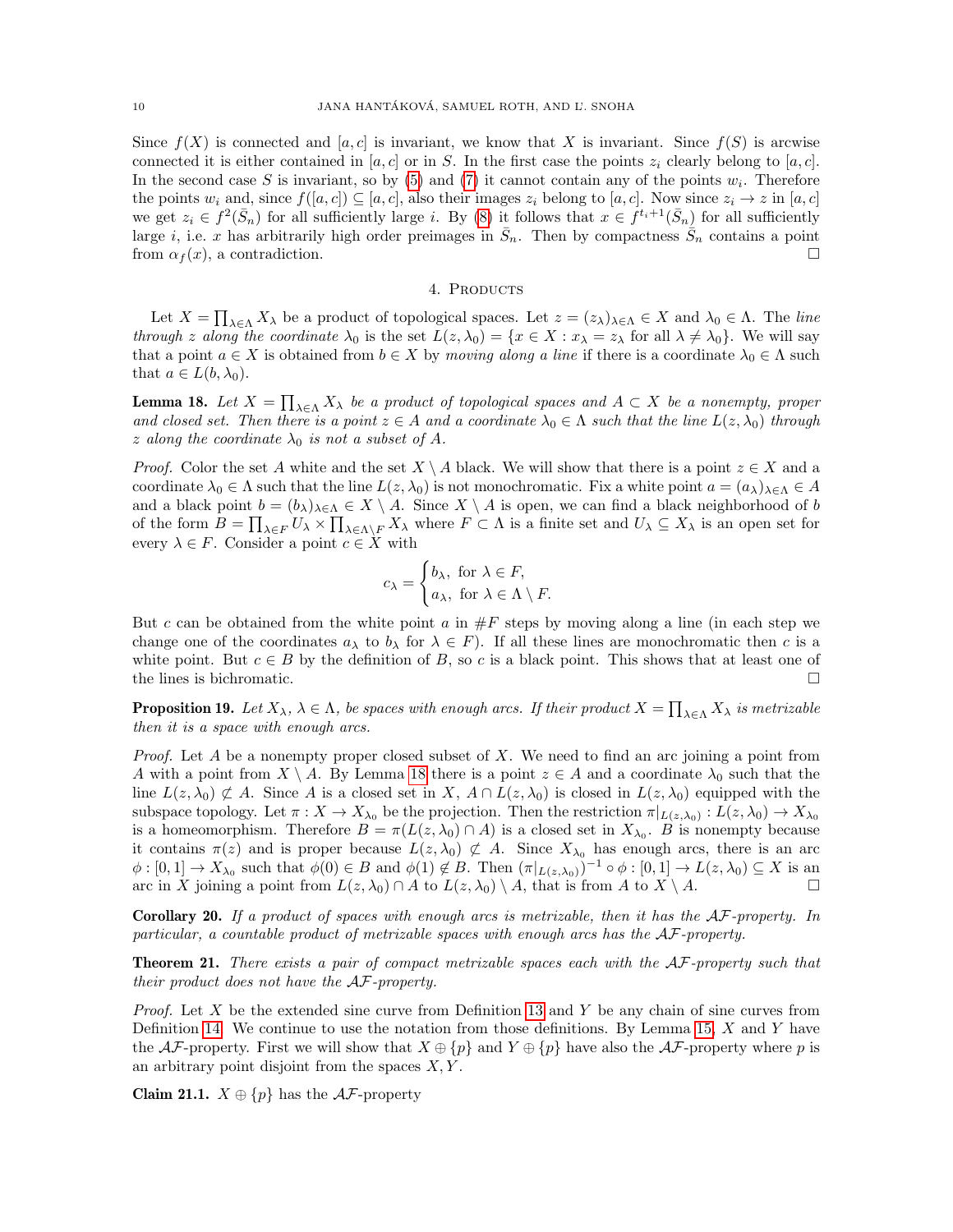The only proper closed subsets of  $X \oplus \{p\}$  which are not joined in  $X \oplus \{p\}$  to their complements by an arc are [a, c], {p} and the union  $[a, c] \cup \{p\}$ . In light of Lemma [4](#page-2-2) it suffices to show that these three sets belong to  $\mathcal{A}(X \oplus \{p\})$ . We extend the extended sine curve map g from Definition [13](#page-6-2) to maps  $g_1, g_2: X \oplus \{p\} \to X \oplus \{p\}$  by setting  $g_1(p) = p$  and  $g_2(p) = b$ . Obviously  $\alpha_{g_1}(b) = [a, c]$  and  $\alpha_{g_1}(p) = \{p\}.$  Since p is mapped by  $g_2$  to the fixed point b we have  $\alpha_{g_2}(b) = [a, c] \cup \{p\}.$ 

# Claim 21.2.  $Y \oplus \{p\}$  has the  $\mathcal{AF}$ -property

Any proper closed subset of  $Y \oplus \{p\}$  not joined by an arc to its complements is one of the following sets:  $\{s_{\infty}\}, \{p\}, \{s_{\infty}\} \cup \{p\}, A_n, A_n \cup \{p\}, \text{ for some } n \in \mathbb{N}, \text{ where } A_n := [a_n, b_n] \cup \bigcup_{i > n} \overline{S}_i \cup \{s_{\infty}\}.$ Clearly  $\{s_{\infty}\} = \alpha_{id}(s_{\infty})$  and  $\{p\} = \alpha_{id}(p)$ , where id denotes the identity. To obtain  $\{s_{\infty}\}\cup\{p\} \in$  $\mathcal{A}(Y \oplus \{p\})$  we define a map  $h: Y \oplus \{p\} \to Y \oplus \{p\}$  such that  $h|_Y = id$  and  $h(p) = s_{\infty}$ . Then  $\alpha_h(s_\infty) = \{s_\infty\} \cup \{p\}.$  Fix  $n \in \mathbb{N}$ . We extend the map f acting on Y from the proof of Lemma [15](#page-7-2) to maps  $f_1, f_2 : Y \oplus \{p\} \to Y \oplus \{p\}$  by setting  $f_1(p) = p$  and  $f_2(p) = b_n$ . It is easy to see that  $\alpha_{f_1}(b_n) = A_n$  and  $\alpha_{f_2}(b_n) = A_n \cup \{p\}$  since  $\alpha_f(b_n) = A_n$  and  $b_n$  is a fixed point.

**Claim 21.3.**  $W := (X \oplus \{p\}) \times (Y \oplus \{p\})$  does not have the  $\mathcal{AF}$ -property

First observe that we may equivalently write

$$
W = (X \times \{p\}) \oplus (\{p\} \times Y) \oplus (X \times Y) \oplus \{\langle p, p \rangle\}.
$$
  

$$
W^-
$$

Thus W is the topological sum of four pairwise disjoint continua, the last one being a singleton. We will show that the set

<span id="page-10-2"></span>
$$
V := ([a, c] \times \{p\}) \cup (\langle p, s_{\infty} \rangle) \subseteq W^-
$$
\n(9)

does not belong to  $\mathcal{A}(W)$ . Assume to the contrary that

$$
V = \alpha_F(w)
$$

for some continuous map  $F: W \to W$  and some point  $w \in W$ . The set V lying in  $W^-$  intersects both connected components  $X \times \{p\}$  and  $\{p\} \times Y$  of  $W^-$ . Moreover, being an  $\alpha$ -limit set, it is invariant. Therefore the F-images of those two components of  $W^-$  are continua intersecting  $W^-$ . Since the clopen sets W<sup>−</sup> and W<sup>+</sup> forming W are disjoint, no continuum in W intersects both. Hence  $F(W^-) \subseteq W^-$ . Since points from the clopen set  $W^+$  have no preimages in the disjoint clopen set  $W^-$  containing  $\alpha_F(w)$ , it follows that

 $w \in W^-$ .

There is a natural homeomorphism  $h: W^- \to X \oplus Y$  defined by  $h(\langle x, p \rangle) = x$  for every  $x \in X$  and  $h(\langle p, y \rangle) = y$  for every  $y \in Y$ . Since the continuous map  $F|_{W^-}$  acts on  $W^-$ , we may define the corresponding conjugate map on  $X \oplus Y$ . So, we pass to the continuous map  $f: X \oplus Y \to X \oplus Y$ defined by  $f := h \circ F|_{W^-} \circ h^{-1}$ . We have  $V = \alpha_F(w) = \alpha_{F|_{W^-}}(w) \subseteq W^-$  and so

$$
h(V) = \alpha_f(h(w))
$$

is an  $\alpha$ -limit set in  $X \oplus Y$ . Using [\(9\)](#page-10-2) and the definition of h we get that  $h(V) = [a, c] \cup \{s_{\infty}\}\.$  However, by Claim [17.1](#page-8-5) from the proof of Theorem [17](#page-8-0) this set is not an  $\alpha$ -limit set in  $X \oplus Y$ , a contradiction.  $\Box$ 

#### 5. Continuous images and quotient spaces

<span id="page-10-1"></span><span id="page-10-0"></span>**Proposition 22.** Let X be a space with enough arcs and  $f : X \to Y$  be a surjective continuous map. If the image space  $Y$  is metrizable then  $Y$  has enough arcs.

*Proof.* Let  $B \subset Y$  be a nonempty proper closed subset. Then the set  $A := f^{-1}(B) \subseteq X$  is a nonempty proper closed set and by assumption there is an arc  $J_A$  joining a point  $a \in A$  with a point a' from the complement  $X \setminus A$ . The arc  $J_A$  is given by a homeomorphism  $h_A : [0,1] \to J_A$ . Thus  $h_B = f \circ h_A$ is a continuous map from [0, 1] to Y and  $J_B = h_B([0, 1])$  is a path in Y. Clearly  $f(a) \in J_B \cap B$  and  $f(a') \in J_B \cap (Y \setminus B)$ . Since  $J_B$  is a path-connected metric space there is an arc joining  $f(a) \in B$  with  $f(a)$  $(\Box) \in Y \setminus B.$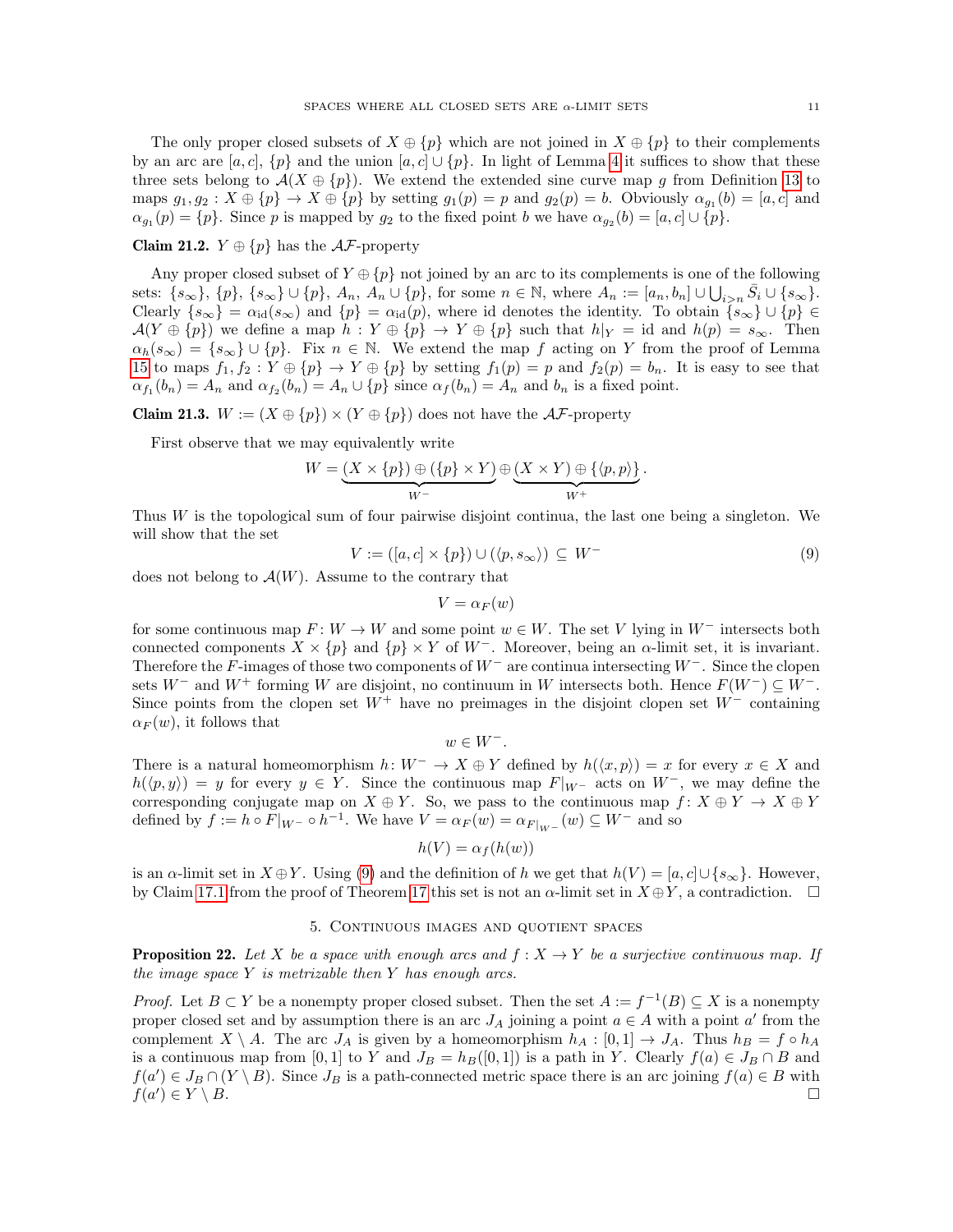<span id="page-11-2"></span>

FIGURE 6. Passing to quotients does not preserve the  $A\mathcal{F}$ -property (horizontal scaling is distorted to show more detail).

<span id="page-11-1"></span>**Corollary 23.** Let X be a space with enough arcs. If f is a continuous map such that  $f(X)$  is metrizable, then  $f(X)$  has the AF-property. In particular, every metrizable quotient space  $X/\sim$  has the AFproperty.

Remark 24. If one wishes to consider also non-metrizable spaces (cf. Remark [7\)](#page-3-5), here is a place to stop for a moment. In Proposition [22](#page-10-0) it is sufficient to assume that Y is Hausdorff, since then  $J_B$  is a Hausdorff path and it is well known that every Hausdorff path from  $x$  to  $y$  contains an arc from x to y. Then in Corollary [23](#page-11-1) it is sufficient to assume that  $f(X)$  is Hausdorff and perfectly normal. In particular, every Hausdorff perfectly normal quotient space of a space with enough arcs has the  $A\mathcal{F}$ -property.

<span id="page-11-0"></span>**Theorem 25.** There is a compact metrizable space  $Z$  with the  $AF$ -property and an equivalence relation  $\sim$  on Z such that the quotient space  $Z/\sim$  is a compact metrizable space which does not have the AF-property.

*Proof.* Let  $X \subseteq \mathbb{R}^2$  be the extended sine curve. Recall that  $a = \langle 0, 1 \rangle, b = \langle 0, -1 \rangle, c = \langle -1, -1 \rangle$  and X is formed by adjoining an arc [b, c] to the convergence continuum [a, b] of the topologist's sine curve  $S = \{ \langle x, \sin \frac{1}{x} \rangle : 0 < x \leq \frac{2}{\pi} \},\$ 

$$
X = \overline{S} \cup \{ \langle x, -1 \rangle | -1 \le x \le 0 \}.
$$

For  $n \in \mathbb{N}$ ,  $P_n$  is the unique arc in S with endpoints  $\langle \frac{2}{\pi(2n-1)}, \sin(\frac{\pi(2n-1)}{2}) \rangle$ ,  $\langle \frac{2}{\pi(2n+1)}, \sin(\frac{\pi(2n+1)}{2}) \rangle$ . We call these sets the "pieces" of the sine curve.

Let  $W \subseteq \mathbb{R}^2$  be defined as follows. For every  $i \in \mathbb{N}$ , let  $S_i = M_i(S)$ ,  $a_i = M_i(a)$ ,  $b_i = M_i(b)$ , where  $M_i$  is the affine mapping  $M_i(\langle x, y \rangle) = \langle -2 - \frac{1}{2^i} - \frac{(\pi/2)x}{2^i} \rangle$  $\frac{\langle 2 \rangle x}{2^i}, (-1)^{i+1} y \rangle$  and let  $S_{\infty} = \{ \langle -2, y \rangle : -1 \le y \le 1 \}.$ Define

$$
W = S_{\infty} \cup \bigcup_{i \geq 1} \bar{S}_i = S_{\infty} \cup \bigcup_{i \geq 1} M_i(\bar{S}).
$$

Finally, let  $Z = W \cup X$  be the union in  $\mathbb{R}^2$  of these two compact metrizable spaces, see Figure [6.](#page-11-2) It wil be convenient to use, for  $n \in \mathbb{N}$ , the notation

$$
A_n := [a_n, b_n] \cup \bigcup_{i > n} \overline{S}_i \cup S_{\infty}.
$$

As usual, by  $[a, c]$  we denote the unique arc in Z with endpoints a, c.

We will show that Z has the  $AF$ -property. In light of Lemma [4,](#page-2-2) it is sufficient to show that any nonempty proper closed subset of Z not joined by an arc to its complement belongs to  $\mathcal{A}(Z)$ . Moreover, by Lemma  $1(2)$ , among such sets we need not consider the clopen sets W and X. Thus we come to the following list of sets (with  $n \in \mathbb{N}$ ) which are to be considered.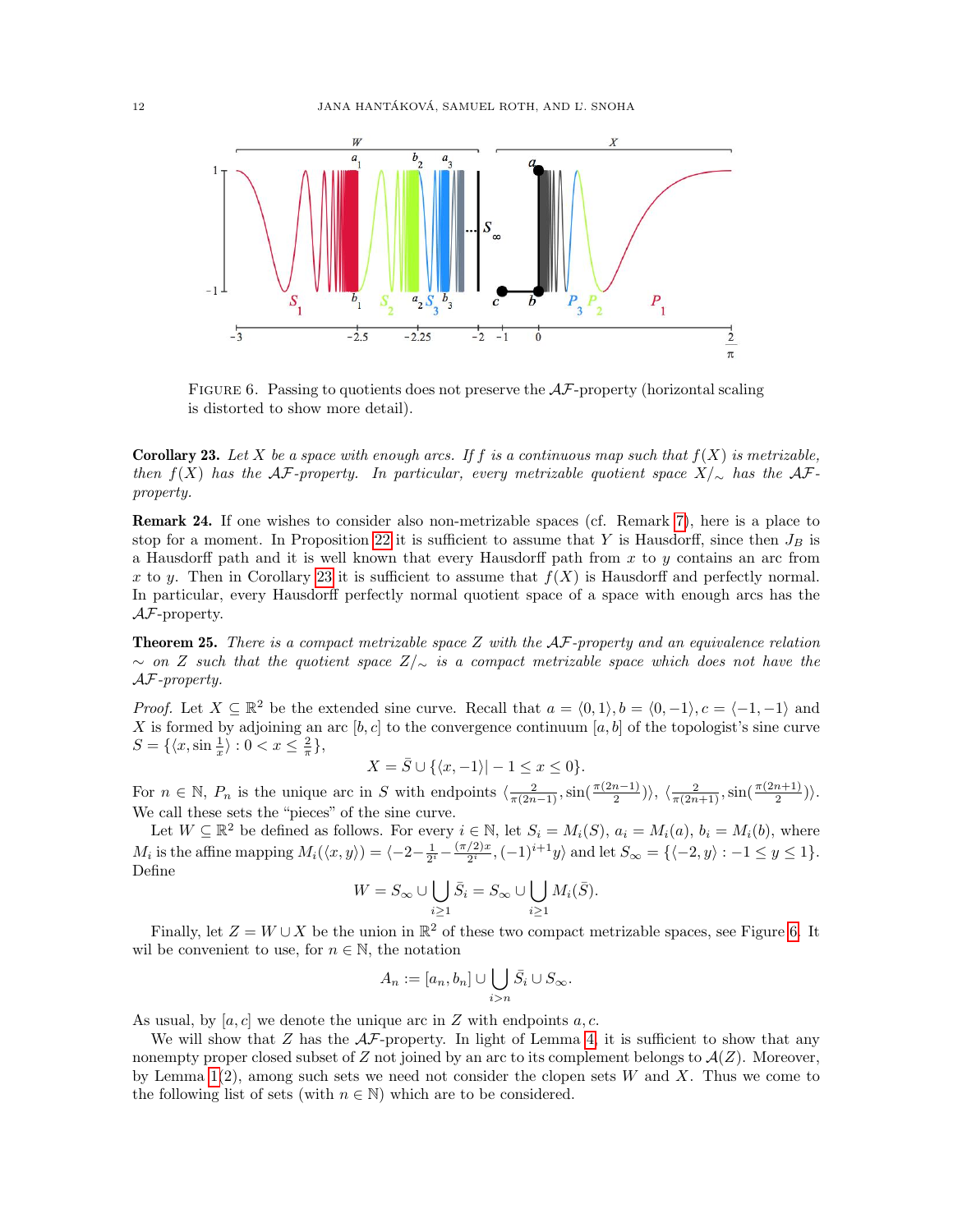- (Connected subsets of W)  $A_n$ ,  $S_\infty$ ,
- (Connected subsets of X) [a, c],
- (Disconnected sets)  $W \cup [a, c], A_n \cup X, A_n \cup [a, c], S_\infty \cup X, S_\infty \cup [a, c].$

We are going to prove that each of them equals  $\alpha_f(z)$  for some continuous selfmap f of Z and some point  $z \in Z$ .

•  $A_n \in \mathcal{A}(Z)$ : The map f is the identity on X and on W it is similar to the map from the proof of Lemma [15.](#page-7-2) Thus, on  $\bar{S}_n$  we put a copy of the sine curve map, we collapse  $\bigcup_{i\leq n}\bar{S}_i$  to the fixed point  $b_{n-1}$  (if  $n \ge 2$ ) and collapse  $\bigcup_{i>n} \bar{S}_i \cup S_{\infty}$  to the fixed point  $b_n$ . Then  $\alpha_f(b_n) = A_n$ .

•  $S_{\infty} \in \mathcal{A}(Z)$ : Let f be the identity on X and let g be the sine curve map on  $\overline{S}$ . On  $\overline{S}_i$  let f be the composition  $M_i \circ g \circ M_i^{-1}$  (a conjugate copy of the sine curve map). Note that all the points  $b_i$ are fixed for a map defined in this way, so this definition is consistent. Continuity dictates that the map f on  $S_{\infty}$  is the full 3-horseshoe (note that the 3-horseshoe is conjugate to itself when we reverse the orientation of  $[-1, 1]$  via the "flip"  $y \mapsto -y$ ). Then for any point  $x \in S_{\infty}$  the alpha-limit set of x contains  $S_{\infty}$  by topological exactness and is disjoint from the rest of Z since  $Z \setminus S_{\infty}$  is an open invariant set.

• [a, c]  $\in \mathcal{A}(Z)$ : Let  $f: Z \to Z$  be the extended sine curve map on X and the identity on W. Clearly  $\alpha_f(b) = [a, c]$ .

• W  $\cup$  [a, c]  $\in$  A(Z): Let  $f: Z \to Z$  be the extended sine curve map on X and let  $f(W) = \{b\}.$ Then  $\alpha_f(b) = W \cup [a, c]$ .

•  $A_n \cup X \in \mathcal{A}(Z)$ : On W let f be the same as in the case  $A_n \in \mathcal{A}(Z)$  and let  $f(X) = \{b_n\}$ . Then  $\alpha_f(b_n) = A_n \cup X.$ 

•  $A_n \cup [a, c] \in \mathcal{A}(Z)$ : Define f to be the extended sine curve map on X. On W we define f in pieces. On  $\bar{S}_n$  we take f to be the homeomorphism  $M_n^{-1}$ :  $\bar{S}_n \to \bar{S}$ , which is a homeomorphism sending the convergence continuum  $[a_n, b_n]$  of  $S_n$  onto  $[a, b]$  by a horizontal translation, followed by the flip in the second coordinate  $y \mapsto -y$  if n is even, and sending the endpoint  $b_{n-1}$  of  $S_n$  to the endpoint of S. Further, if n is odd let f send  $A_n$  onto [a, b] by horizontal projection, preserving the second coordinate, and if n is even let f send  $A_n$  onto [a, b] by horizontal projection followed by the flip in the second coordinate. If  $n \geq 2$  then let f collapse the set  $\bigcup_{i \leq n} \bar{S}_i$  to the point  $f(b_{n-1})$ , which was already defined above as the endpoint of S. We claim that  $\alpha_f(b) = A_n \cup [a, c]$ . Clearly the  $\alpha$ -limit set contains  $[a, c]$ since the map  $f$  is the extended sine curve map on  $X$ . By topological exactness there are preimages of b of arbitrarily high order in every subarc of the arc  $[a, b]$ , and every such preimage has preimages at all points of  $A_n$  with the same second coordinate (when n is odd) or with flipped second coordinate (when n is even). This shows that the  $\alpha$ -limit set contains  $A_n \cup [a, c]$ . The rest of the space Z is the union  $S \cup S_n \cup \bigcup_{i \leq n} \bar{S}_i$  and it is again an open invariant set not containing b, and therefore disjoint from  $\alpha_f(b)$ .

•  $S_{\infty} \cup X \in \mathcal{A}(Z)$ : On W, let f be defined in the same way as in the case  $S_{\infty} \in \mathcal{A}(Z)$ . Further, let f send X to a fixed point w of f in  $S_{\infty}$ . Then  $\alpha_f(w) = S_{\infty} \cup X$ .

•  $S_{\infty} \cup [a, c] \in \mathcal{A}(Z)$ : We define a map  $f: Z \to Z$  such that  $S_{\infty} \cup [a, c] = \alpha_{f}(b)$ . For  $\langle x, y \rangle \in \overline{S}_i$  let  $f(\langle x, y \rangle)$  be the unique point in  $P_i$  with the second coordinate y. Note that this is well-defined since the point  $b_i$  at the intersection of  $\overline{S}_i$  with  $\overline{S}_{i+1}$  is mapped to the point of intersection of  $P_i$  with  $P_{i+1}$ (this is the reason why  $M_i$  has the coefficient  $(-1)^{i+1}$ ). Then continuity dictates that f carries  $S_{\infty}$ by translation onto the arc  $[a, b]$  in X. For defining f on X we simply use the extended sine curve map. Then  $\alpha_f(b)$  contains  $[a, b]$  since  $f|_{[a, b]}$  is a topologically exact interval map, it contains  $[b, c]$  since this whole arc is collapsed to the fixed point b and it contains  $S_{\infty}$  since each preimage of b in [a, b] translates to a preimage in  $S_{\infty}$  with the same second coordinate and with the order of the preimage increased by 1. The complement of  $S_{\infty} \cup [a, c]$  in Z is an open invariant set not containing b, hence it is disjoint from  $\alpha_f(b)$  and  $S_\infty \cup [a, c] = \alpha_f(b)$ .

We have now checked that all closed subsets of Z are alpha-limit sets, so Z has the  $A\mathcal{F}$ -property. However, by the proof of Theorem [17,](#page-8-0) the topological sum  $X \oplus Y$  does not have the  $A\mathcal{F}$ -property, where X is the extended sine curve and Y is any chain of sine curves. Let  $\sim$  be the equivalence relation on W which identifies all points of  $S_{\infty}$  to a single point  $s_{\infty}$  and does not make any other identifications.